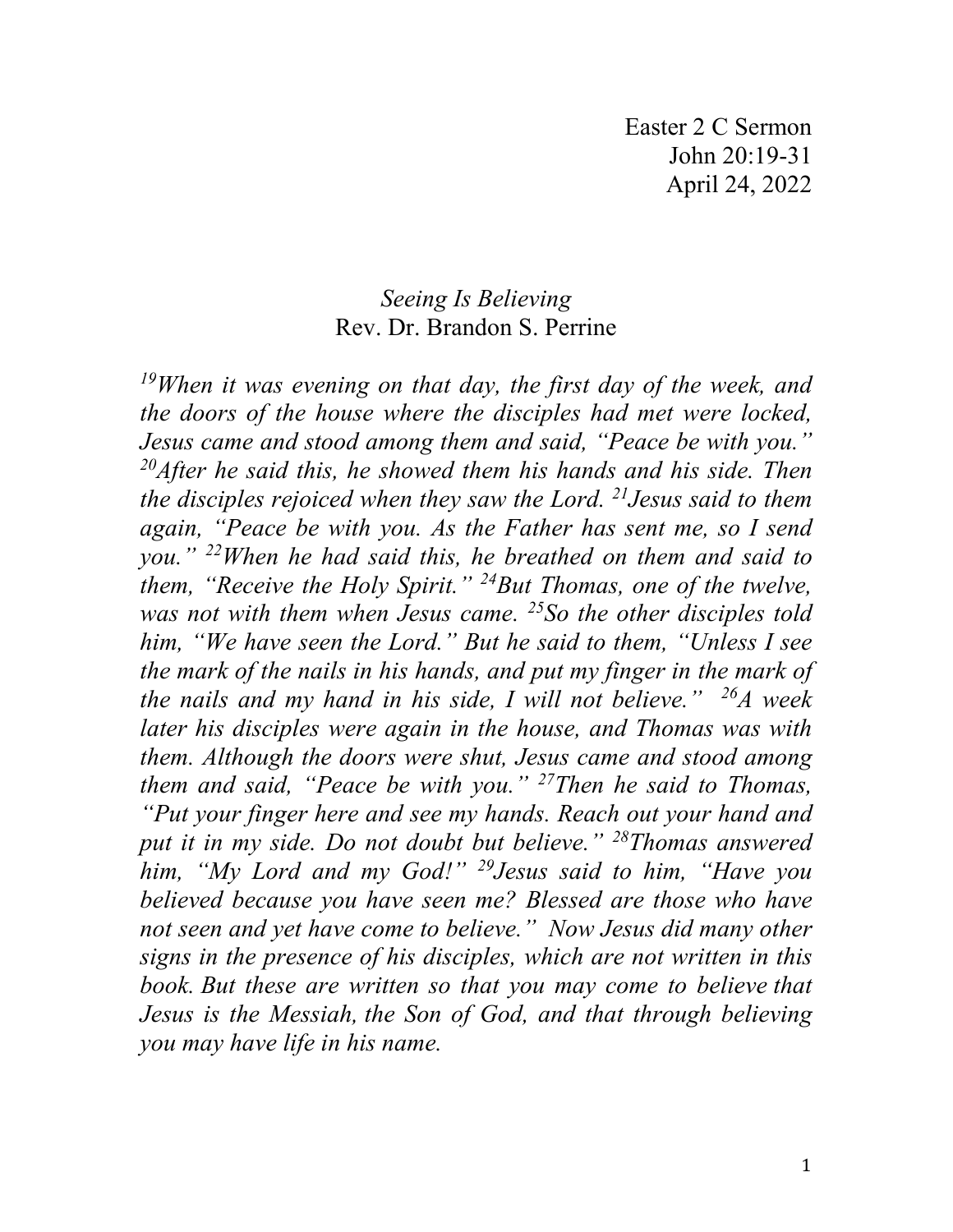St. Thomas holds forth in the Upper Room. "I won't believe until I can place my fingers into the holes in His hands and His feet and thrust my hand into the wound in His side." Just then the Risen Christ enters. "Tom," Jesus says, "the boys and I have been talking, and we're all afraid that you're becoming just a little too weird for our group."<sup>[1](#page-1-0)</sup>

It is a "weird" thing to say right? How many of us have ever wanted/needed to put our fingers inside someone's open wound? Besides the generally unpleasant feeling of touching someone's actual insides, you could introduce harmful bacteria that could lead to an infection. So gross!

We're going to pretend, for the sake of Thomas' reputation that he merely wanted to see the wounds in Jesus' hands and feet and side. He seems a little less creepy that way and the truth is, I like Thomas. In fact, a lovely hand-painted Greek Orthodox icon of Thomas hangs in my study, right next to the one of Mary Magdalene. I can relate to him, but only about wanting to see proof and not the fingers in the wounds bit. If we're completely honest with ourselves, I'd guess that most of us can relate to Thomas on this one.

When I was a kid and I decided to make a public profession of my faith (what you commonly hear called, "Getting Saved") the pastor asked me, in front of the whole congregation, if I believed the Bible. The truth is, I struggled, even as a seven-year-old to accept that there was a *real* Noah's Ark still resting in decay on some faraway mountaintop in Turkey. My doubts about the historicity of the Bible weren't limited to the flood story. It would have been so much easier on my conscience to say 'yes' to the pastor's

<span id="page-1-0"></span><sup>1</sup> George Wagner. "Doubting Thomas," Shipoffools.com, July 11, 2005, [http://forum.ship-of-fools.com/cgi-bin/ultimatebb.cgi?ubb=get\\_topic;f=61;t=000034.](http://forum.ship-of-fools.com/cgi-bin/ultimatebb.cgi?ubb=get_topic;f=61;t=000034)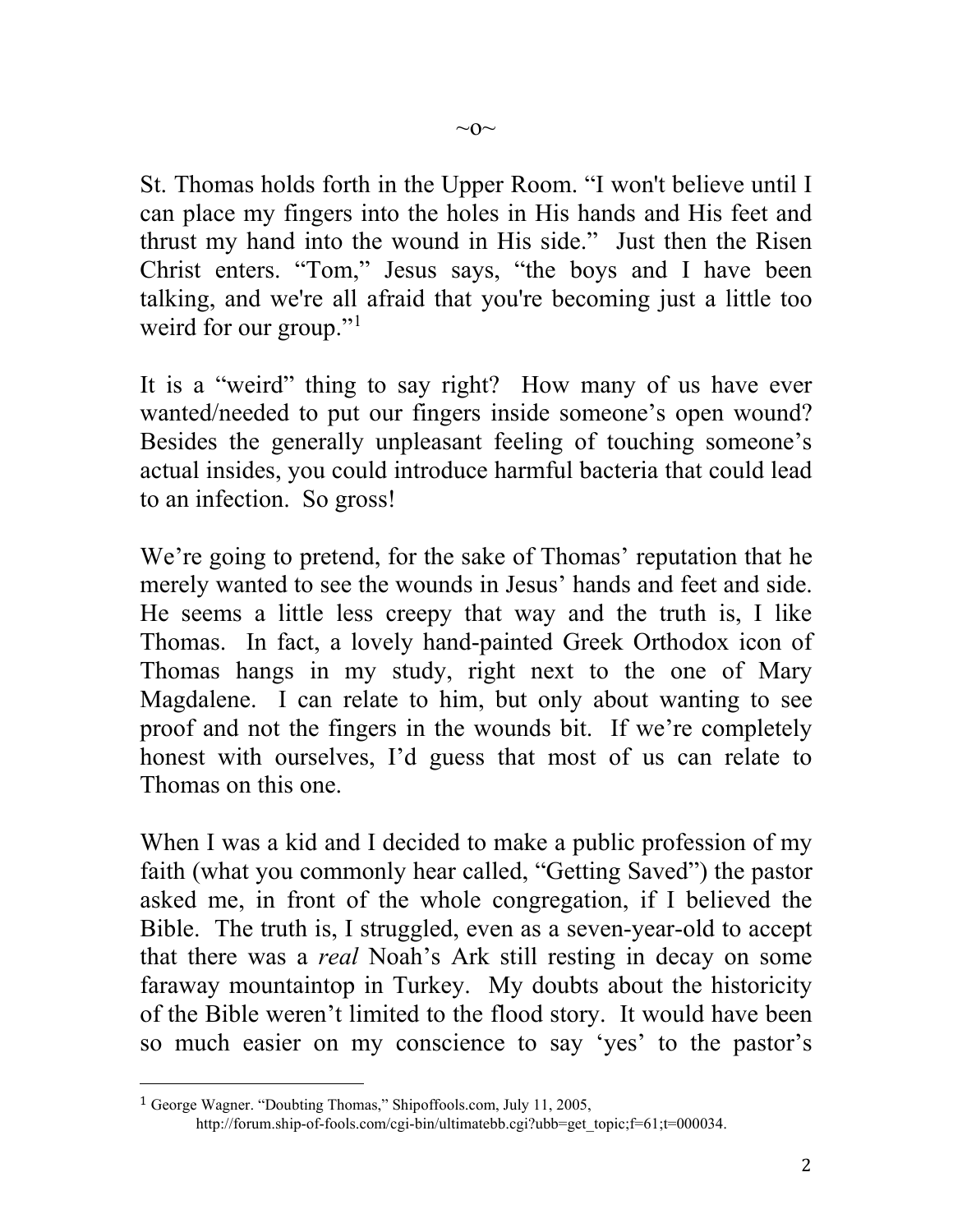question if someone had taken believable photos of the Ark!

I like Thomas. I can relate to him, but Thomas has gotten a bad wrap from us churchy types. We make jokes about him, call him doubting Thomas – he's practically the archetype for a person of weak faith.

The famed evolutionary biologist, author, and atheist, Richard Dawkins once observed that: "The story of Doubting Thomas is told, not so that we shall admire Thomas, but so that we can admire the other apostles in comparison. Thomas demanded evidence … The other apostles, whose faith was so strong that they did not need evidence, are held to us as worthy of imitation."<sup>[2](#page-2-0)</sup> Dawkins isn't wrong. In fact, the author of John's gospel gives away their motives in the final verse of today's text. They write: "these are written so that you may come to believe that Jesus is the Messiah, the Son of God, and that through believing you may have life in his name." It feels wrong to say that the author had an axe to grind, but they certainly had a strong motive for writing their gospel and it wasn't to make Thomas look good!

Science, however, does redeem Thomas' image a bit. We now know that our brains are wired to respond first to visual input. It's how we're wired. Images are the pathway to human emotions, and emotions govern how people make decisions and what they believe about the world.<sup>[3](#page-2-1)</sup> That said, it's completely reasonable that Thomas wanted to see some kind of empirical evidence that the one his pals had seen was actually Jesus of Nazareth, crucified and somehow back from the dead.

And yet, the very nature of Christian faith demands that we believe, accept, wrestle with, honor, and commune in and with things we cannot always see. Therein lies our challenge. On the

<span id="page-2-0"></span><sup>2</sup> [Richard Dawkins.](http://www.goodreads.com/author/show/1194.Richard_Dawkins) *"The Selfish Gene,"* Oxford: Oxford University Press, 1989.

<span id="page-2-1"></span><sup>3</sup> "Seeing Is Believing," Resource-media.org, [http://www.resource-media.org/visual-story-lab/report/.](http://www.resource-media.org/visual-story-lab/report/)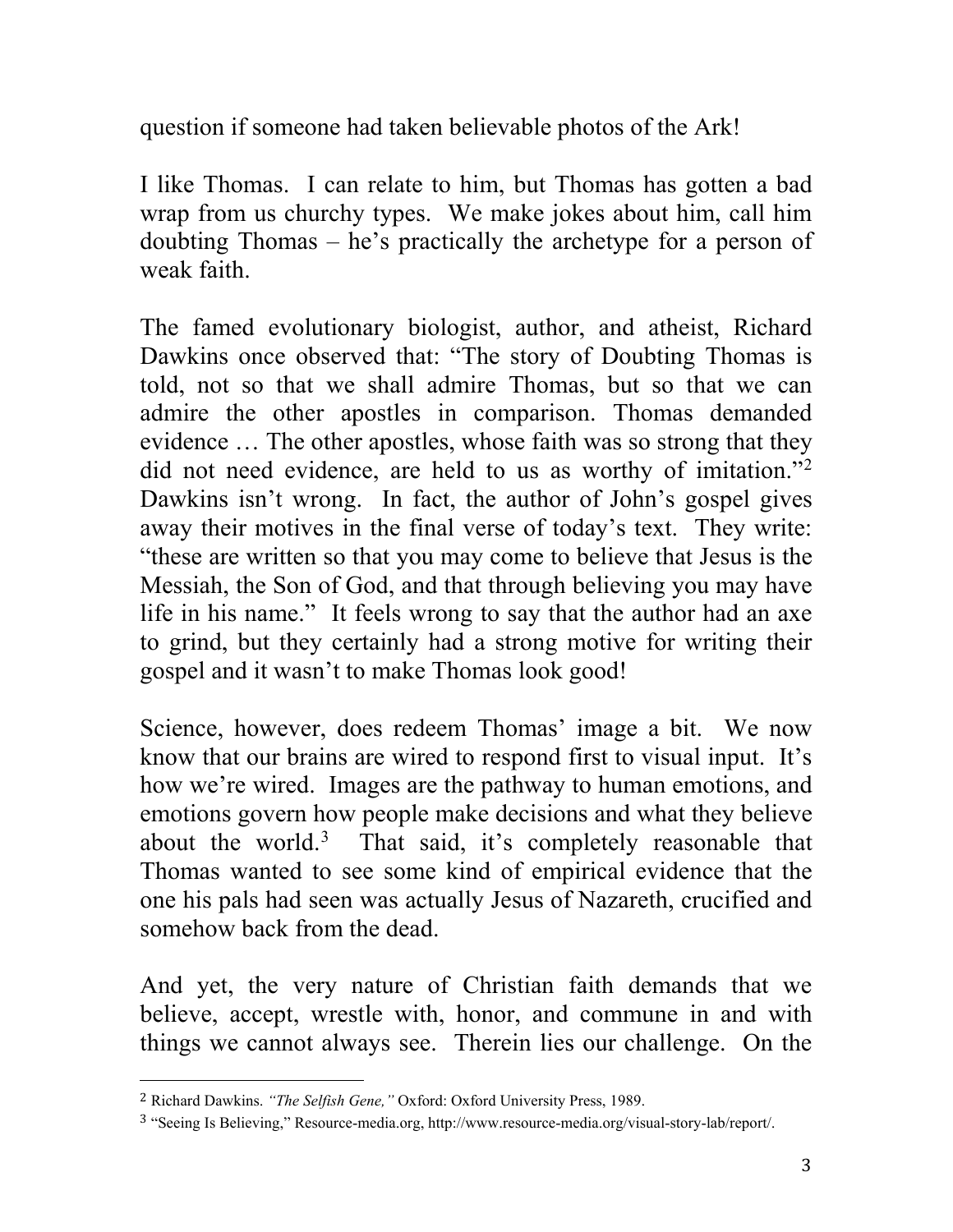one hand, we are human beings and wired to respond to visual input; we are intellectually curious and, as people in the United Church of Christ and the congregational tradition, we honor the truths of science and academia; we are logical and we trust empirical evidence over unverifiable hearsay; we are realists, placing our trust in the hard work of capable people to create change in the world.

On the other hand, we are people of faith; we are spiritually curious and we honor the experiences of individuals on their unique spiritual journeys; we trust in the ultimate goodness of life, creating, and recreating and sustaining and blessing the world around us; we are dreamers who believe in the power of love to birth resurrection in the world. In short, we are a paradox, we are an amalgam of things that, though they seem like contradictions, are actually not. Being a thoughtful person of faith is about accepting that simple truth. We are a paradox and as such we can say with certainty that seeing is believing, but "sometimes the most real things in the world are the things we can't see."<sup>[4](#page-3-0)</sup>

Thomas was a paradox too. In John's gospel, Thomas was the first to suggest that the disciples follow Jesus to their deaths when he returned to Judea to go to Lazarus' tomb. Thomas demanded proof of the resurrected Jesus, but afterwards, he spent years evangelizing in India where many converted, influenced by the power of his testimony. He died there as a martyr for his faith.

Like Thomas, like all of us, Christianity at its best is a paradox. At its worst, however, Christianity is a narrow path based on an even narrower understanding of Jesus and the Bible. At its worst, it incites hatred for other religions, labels many as outside of God's love, views science and academics as a threat, justifies war and violence, neglects those most in need, even the earth itself, and places the importance of right belief over the imperative of right

<span id="page-3-0"></span><sup>4</sup> Chris Van Allsburg. "The Polar Express," Boston: Houghton Mifflin Harcourt, 1985.